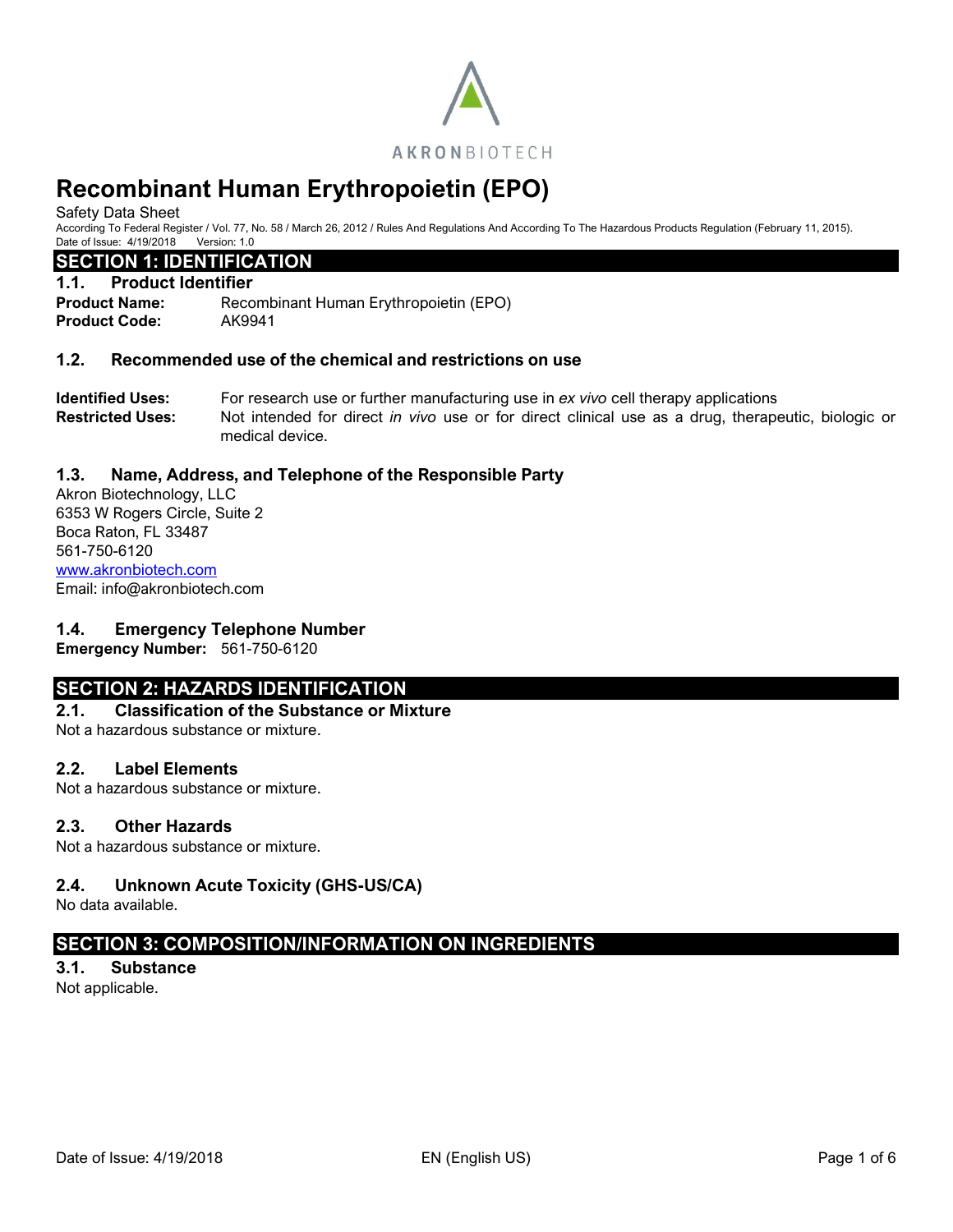Safety Data Sheet

According To Federal Register / Vol. 77, No. 58 / March 26, 2012 / Rules And Regulations And According To The Hazardous Products Regulation (February 11, 2015).

## **3.2. Mixture**

This product contains no substances which are considered to be hazardous to health at their given concentrations.

| <b>Chemical Name</b> | <b>Common name and synonyms</b>                                                               | <b>Product Identifier (CAS-No)</b> |  |
|----------------------|-----------------------------------------------------------------------------------------------|------------------------------------|--|
| Human serum albumin  | Not applicable                                                                                | Not applicable                     |  |
|                      |                                                                                               |                                    |  |
| Monosodium phosphate | Monosodium dihydrogen orthophosphate,<br>Monosodium phosphate, Sodium dihydrogen<br>phosphate | 7558-80-7                          |  |
| Disodium phosphate   | Disodium hydrogen phosphate, Disodium<br>phosphate, Sodium hydrogen phosphate                 | 7558-79-4                          |  |
| Sodium Chloride      | Halite                                                                                        | 7647-14-5                          |  |

# **SECTION 4: FIRST AID MEASURES**

## **4.1. Description of First-aid Measures**

### **Inhalation:**

Not expected to be an inhalation hazard under anticipated conditions of normal use of this material. Seek medical advice if necessary.

### **Skin Contact:**

Remove contaminated clothing. Rinse affected area with water for at least 5 minutes. Obtain medical attention if irritation develops or persists.

## **Eye Contact:**

Rinse cautiously with water for at least 15 minutes. Remove contact lenses, if present and easy to do. Continue rinsing. Obtain medical attention if irritation develops or persists.

### **Ingestion:**

Rinse mouth with water. Do NOT induce vomiting. Obtain medical attention.

## **4.2. Most Important Symptoms and Effects Both Acute and Delayed**

Not applicable.

## **4.3. Indication of Any Immediate Medical Attention and Special Treatment Needed**

Not applicable.

## **SECTION 5: FIRE-FIGHTING MEASURES**

## **5.1. Extinguishing Media**

**Suitable extinguishing media:** Use water spray, alcohol-resistant foam, dry chemical or carbon dioxide. **Unsuitable extinguishing media:** No data available.

## **5.2. Special Hazards Arising From the Substance or Mixture**

No data available.

## **5.3. Advice for Firefighters**

Standard procedure for chemical fires.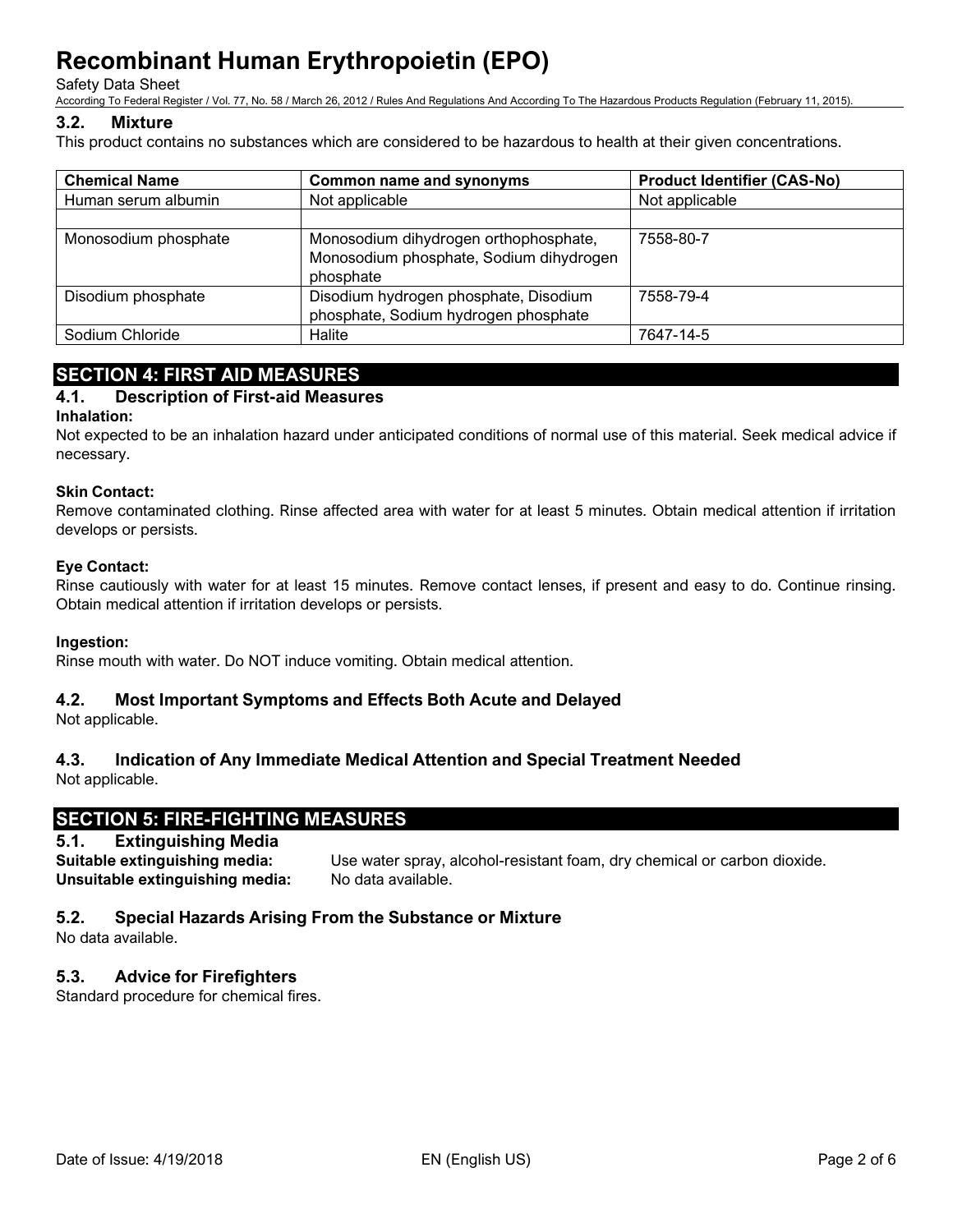#### Safety Data Sheet

According To Federal Register / Vol. 77, No. 58 / March 26, 2012 / Rules And Regulations And According To The Hazardous Products Regulation (February 11, 2015).

# **SECTION 6: ACCIDENTAL RELEASE MEASURES**

### **6.1. Personal Precautions, Protective Equipment and Emergency Procedures**

Ensure adequate ventilation. Always wear recommended Personal Protective Equipment. See Section 8 for more detail.

## **6.2. Environmental Precautions**

Do not let product enter drains. Discharge into the environment must be avoided.

### **6.3. Methods and Materials for Containment and Cleaning Up**

Soak up liquid components with inert absorbent material.

### **6.4. Reference to Other Sections**

See Section 8 for exposure controls and personal protection and Section 13 for disposal considerations.

## **SECTION 7: HANDLING AND STORAGE**

### **7.1. Precautions for Safe Handling**

Use appropriate personal protective equipment (PPE). Avoid contact with skin and eyes.

### **7.2. Conditions for Safe Storage, Including Any Incompatibilities**

Keep container tightly closed in a dry, well-ventilated place and at a temperature of 2-8°C.

## **7.3. Specific End Use(s)**

Apart from the uses mentioned in section 1.2 no other specific uses are stipulated.

## **SECTION 8: EXPOSURE CONTROLS/PERSONAL PROTECTION**

### **8.1. Control Parameters**

The product contains no substances with occupational exposure limit values from the manufacturer, supplier, importer, or the appropriate advisory agency including: ACGIH (TLV), AIHA (WEEL), NIOSH (REL), OSHA (PEL), Canadian provincial governments, or the Mexican government.

## **8.2. Exposure Controls**

### **Appropriate Engineering Controls:**

Emergency eye wash fountains and safety showers should be available in the immediate vicinity of any potential exposure. Ensure adequate ventilation, especially in confined areas. Handle in accordance with good industrial hygiene and safety practice.

### **Personal Protective Equipment (PPE):**



### **Hand Protection:**

Handle with gloves. Gloves must be inspected prior to use. Use proper glove removal technique (without touching glove's outer surface) to avoid skin contact with this product. Dispose of contaminated gloves after use in accordance with applicable laws and good laboratory practices. Wash and dry hands.

### **Eye Protection:**

Use face shield, chemical goggles or safety glasses tested and approved under appropriate government standards such as NIOSH (US) or EN 166 (EU).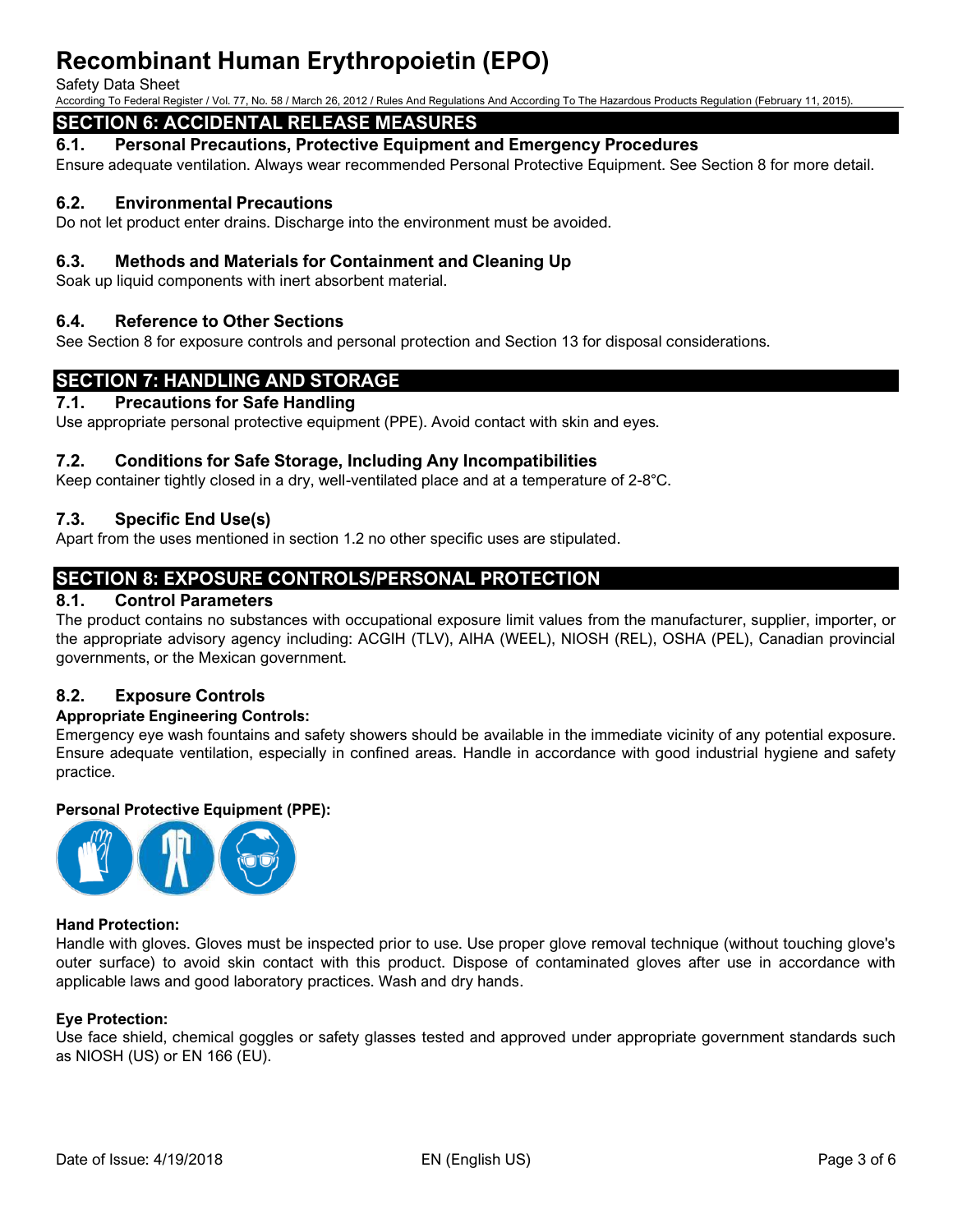### Safety Data Sheet

According To Federal Register / Vol. 77, No. 58 / March 26, 2012 / Rules And Regulations And According To The Hazardous Products Regulation (February 11, 2015).

### **Skin and Body Protection:**

The type of protective equipment must be selected according to the concentration, amount of the hazardous substance at the specific workplace and appropriate risk assessment.

### **Respiratory Protection:**

Respiratory protection is not required. In case of inadequate ventilation, oxygen deficient atmosphere, or where exposure levels are not known wear approved respirators and components tested and approved under appropriate government standards such as NIOSH (US) or CEN (EU).

### **Hygiene measures:**

Handle in accordance with good industrial hygiene and safety practice.

### **Environmental Exposure Controls:**

Do not let product enter drains.

## **SECTION 9: PHYSICAL AND CHEMICAL PROPERTIES**

# **9.1. Information on Basic Physical and Chemical Properties** Appearance : Clear, colorless liquid Odor : Not available : Not available Odor threshold : Not available : pH : Not available Melting point/freezing point in the same in the Not available Boiling point/boiling range **in the set of the set of the set of the set of the set of the set of the set of the set of the set of the set of the set of the set of the set of the set of the set of the set of the set of the** Flash point **in the case of the case of the case of the case of the case of the case of the case of the case of the case of the case of the case of the case of the case of the case of the case of the case of the case of th** Evaporation rate in the set of the set of the set of the set of the set of the set of the set of the set of the set of the set of the set of the set of the set of the set of the set of the set of the set of the set of the Flammability (solid, gas) : Not available Lower flammable limit **interest and the Contract Contract Contract Contract Contract Contract Contract Contract Contract Contract Contract Contract Contract Contract Contract Contract Contract Contract Contract Contract Co** Upper flammable limit in the state of the state of the Upper flammable limit Vapor pressure in the set of the set of the set of the Vapor pressure in the set of the set of the Vapor set o Relative vapor density at 20°C : Not available Relative density **Example 20** and  $\overline{R}$  and  $\overline{R}$  are  $\overline{R}$  . Not available Solubility : Not available Partition coefficient: N-Octanol/Water : Not available Auto-ignition temperature : Not available Viscosity : Not available

## **SECTION 10: STABILITY AND REACTIVITY**

# **10.1. Reactivity:**

No data available.

## **10.2. Chemical Stability:**

Stable under recommended handling and storage conditions (see Section 7).

## **10.3. Possibility of Hazardous Reactions:**

No data available.

## **10.4. Conditions to Avoid:**

No data available.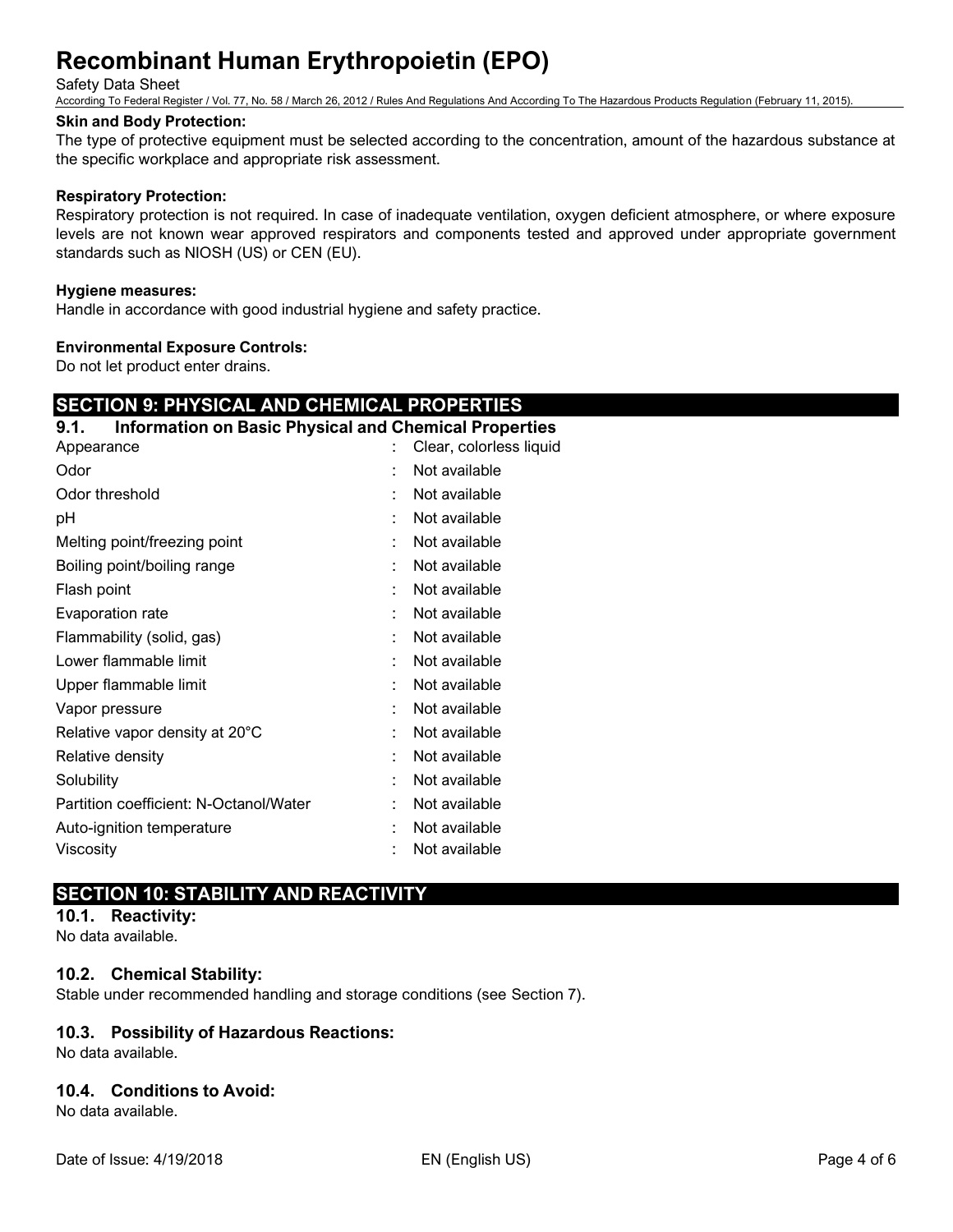#### Safety Data Sheet

According To Federal Register / Vol. 77, No. 58 / March 26, 2012 / Rules And Regulations And According To The Hazardous Products Regulation (February 11, 2015).

### **10.5. Incompatible Materials:**

No data available.

## **10.6. Hazardous Decomposition Products:**

Under normal conditions of storage and use, hazardous decomposition products should not be produced.

## **SECTION 11: TOXICOLOGICAL INFORMATION**

## **11.1. Information on Toxicological Effects**

There is no data available indicating acute toxicity.

| <b>Inhalation Exposure</b>                           |  | Not classified |
|------------------------------------------------------|--|----------------|
| Ingestion Exposure                                   |  | Not classified |
| Skin Exposure                                        |  | Not classified |
| Eye Exposure                                         |  | Not classified |
| <b>Germ Cell Mutagenicity</b>                        |  | Not classified |
| Carcinogenicity                                      |  | Not classified |
| <b>Reproductive Toxicity</b>                         |  | Not classified |
| Specific Target Organ Toxicity (Single Exposure)     |  | Not classified |
| Specific Target Organ Toxicity (Repeated Exposure) : |  | Not classified |
| <b>Aspiration Hazard</b>                             |  | Not classified |

# **SECTION 12: ECOLOGICAL INFORMATION**

**12.1. Ecotoxicity**

## No data available.

## **12.2. Persistence and Degradability**

No data available.

## **12.3. Bioaccumulative Potential**

No data available.

## **12.4. Mobility in Soil**

No data available.

## **12.5. Other Adverse Effects**

No data available.

## **SECTION 13: DISPOSAL CONSIDERATIONS**

## **13.1. Waste treatment methods**

Treatment of waste per local authority regulations. Empty containers may retain product residues. Avoid disposal of material into untreated sewers. Disposal of this product, solutions and any by-products should at all times comply with the requirements of environmental protection and waste disposal legislation and any regional, national and local authority requirements.